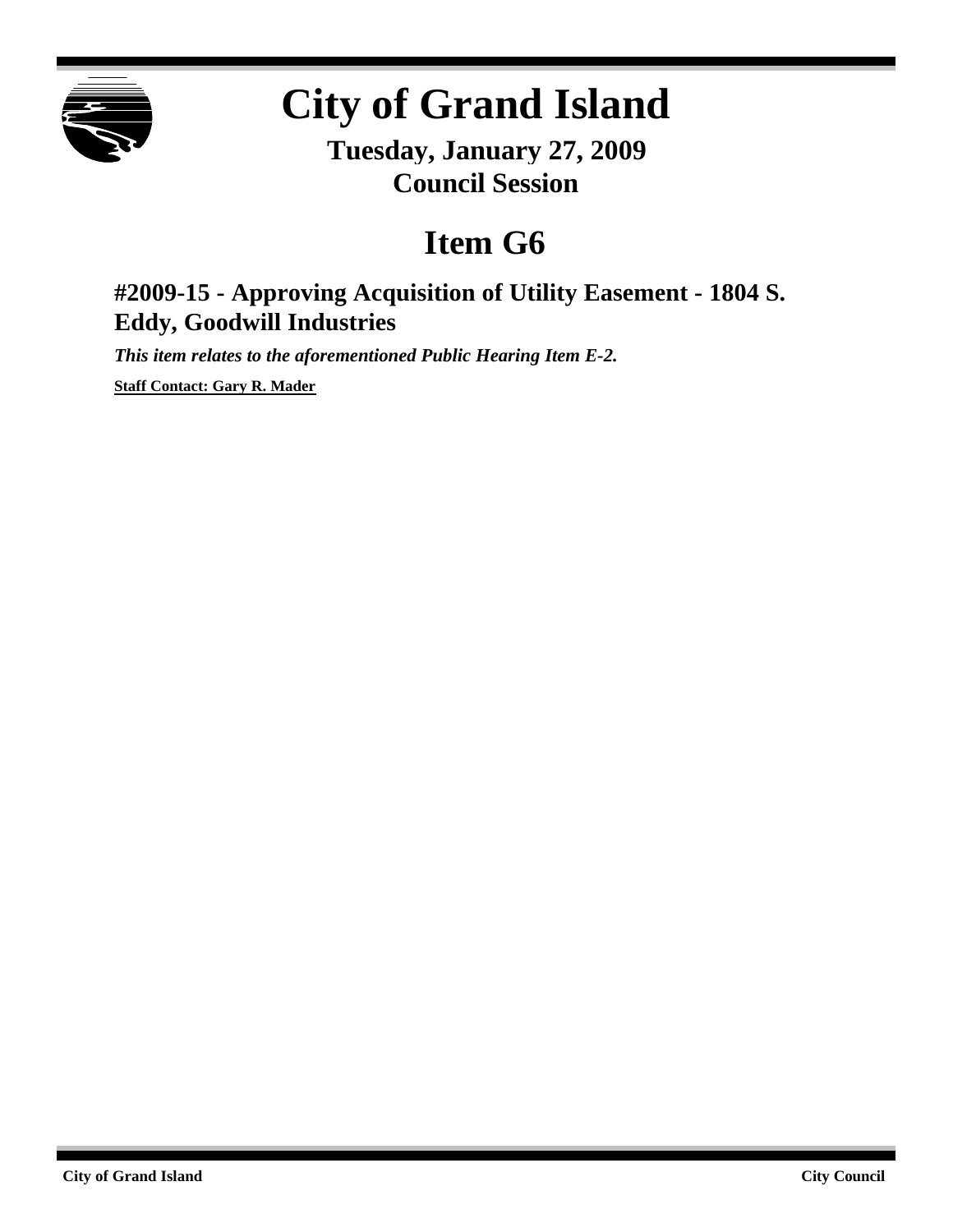## R E S O L U T I O N 2009-15

WHEREAS, a public utility easement is required by the City of Grand Island, from Goodwill Industries of Greater Nebraska, Inc., a Nebraska corporation, to survey, construct, inspect, maintain, repair or replace public utilities and appurtenances, including lines and transformers; and;

WHEREAS, a public hearing was held on January 27, 2009, for the purpose of discussing the proposed acquisition of an easement located in the City of Grand Island, Hall County, Nebraska; and more particularly described as follows:

Commencing at the northwest corner of Lot Two (2) Columbian Subdivision; thence easterly along the northerly line of said Lot Two (2), a distance of fifty six (56.0) feet to the ACTUAL Point of Beginning; thence continuing easterly along the northerly line of said Lot Two (2), a distance of twenty (20.0) feet; thence southerly, parallel with the westerly line of said Lot Two (2), a distance of one hundred twenty five (125.0) feet to a point on the southerly line of said Lot Two (2); thence westerly along the southerly line of said Lot Two (2), a distance of twenty (20.0) feet; thence northerly, parallel with the westerly line of said Lot Two (2), a distance of one hundred twenty five (125.0) feet to a point on the northerly line of said Lot Two (2), being the Point of Beginning.

The above-described easement and right-of-way containing a total of 0.057 acres, more or less, as shown on the plat dated 1/5/2009, marked Exhibit "A", attached hereto and incorporated herein by reference.

NOW, THEREFORE, BE IT RESOLVED BY THE MAYOR AND COUNCIL OF THE CITY OF GRAND ISLAND, NEBRASKA, that the City of Grand Island be, and hereby is, authorized to acquire a public utility easement fromGoodwill Industries of Greater Nebraska, Inc., on the above-described tract of land.

- - -

Adopted by the City Council of the City of Grand Island, Nebraska, January 27, 2009.

Margaret Hornady, Mayor

\_\_\_\_\_\_\_\_\_\_\_\_\_\_\_\_\_\_\_\_\_\_\_\_\_\_\_\_\_\_\_\_\_\_\_\_\_\_\_

Attest:

RaNae Edwards, City Clerk

\_\_\_\_\_\_\_\_\_\_\_\_\_\_\_\_\_\_\_\_\_\_\_\_\_\_\_\_\_\_\_\_\_\_\_\_\_\_\_

| Approved as to Form ¤ |                 |
|-----------------------|-----------------|
| January 21, 2009      | ¤ City Attorney |